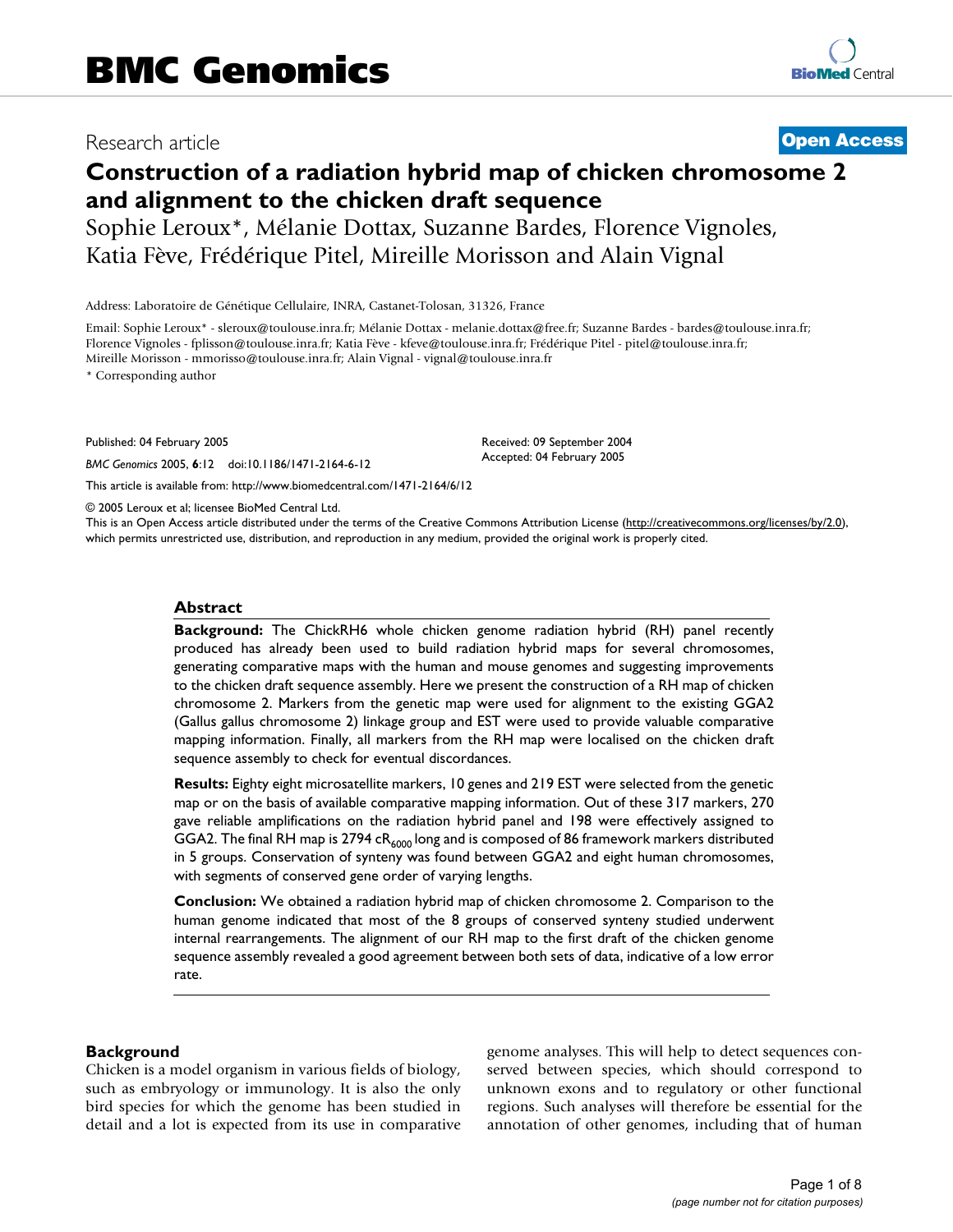[1,2]. Chicken is also actually the only major agricultural species for which a draft assembly of the genome sequence is available [http://www.ensembl.org/](http://www.ensembl.org/Gallus_gallus/) [Gallus\\_gallus/](http://www.ensembl.org/Gallus_gallus/)[3,4]. Thanks to a significantly lower rate of interspersed repetitive elements and to the use of a highly inbred bird for sequencing, this draft is probably more accurate than the first one published for human three years ago [5,6]. Nevertheless, previous comparisons of RH mapping data with the sequence data showed that some sequence segments are in wrong positions of the genome assembly [7]. Therefore the integration of all available chicken mapping resources will be essential for improving the quality of the assembly, building a more reliable and informative resource. In addition to the genetic and BAC contig maps that have already been used, the RH map will thus provide an independent source of data to assist the chicken genome sequence assembly process towards a finished quality sequence.

RH panels are available for several domestic animals: cow [8], pig [9], horse [10], dog [11] and cat [12]. The successful production of a RH panel in chicken is quite recent [13] and therefore only a limited number of chicken chromosomes have been studied to date, namely: GGA4 [14], GGA5 [15], GGA7 [16], GGA14 [7], and GGA15 [17].

We present here the radiation hybrid map of chicken chromosome 2, built by using markers chosen from the GGA2 genetic map and a substantial number of additional markers developed from chicken EST data. Markers from the genetic map are essential to anchor the RH map onto GGA2. Markers developed from EST data were chosen on the basis of existing comparative mapping information data, indicating conservation of synteny with HSA1, HSA3, HSA6, HSA7, HSA8, HSA9, HSA10, HSA18 and HSA22. They were used primarily to saturate the map in markers and also to increase the precision of comparative maps. The GGA2 RH map obtained was aligned with the genomic sequence assembly to detect eventual discordances.

#### **Results and discussion** *Development of EST markers*

Eighty eight microsatellite markers and 10 genes were selected from available data in the literature or the databases. In addition to this, 219 markers were developed from EST data to saturate the map. At the time this study was initiated, comparative mapping data suggested conservation of synteny of GGA2 with 9 human chromosomes and therefore genes were selected from regions of HSA1 (9 markers), HSA3 (28 markers), HSA6 (22 markers), HSA7 (10 markers), HSA8 (84 markers), HSA9 (19 markers), HSA10 (7 markers), HSA18 (35 markers), HSA22 (5 markers). Primers were developed using the Iccare web server [18] with the constraints specific to RH

mapping. One hundred and seventy eight out of 219 markers (81 %) amplified successfully. This high success in primer design using EST is comparable to what was achieved in other studies using the Iccare web server [16,19,20].

# *GGA2 RH map (figure [1\)](#page-2-0)*

Altogether, genotyping data were obtained for a total of 270 markers. Two-point analysis with CarthaGene using a LOD threshold of 4 enabled the construction of 5 GGA2 linkage groups containing a total of 198 markers, including all the microsatellite and gene markers from the genetic map. Out of the remaining markers, two (*LOC51059* and *ALDH5A1*) should have been integrated into the GGA2 RH map, given their location within the sequence assembly. One explanation, concerning the lack of these 2 markers, could be that the retention frequency, that is unusually low for these two markers and indicative of PCR problems, did not allow attaining a LOD score value significant for linkage. The other 70 markers map either to other chromosomes or to unknown regions. They correspond to the external boundaries of the regions of conserved synteny with human, from which EST were chosen for marker development.

The final RH map of chicken chromosome 2 is 2794  $CR_{6000}$  long and comprises 86 markers. A one-to-one comparison with the genetic map shows a good overall agreement, with a few improvements over the genetic map; for example markers *ADL114* and *MCW310* are mapped with a higher precision than previously on the GGA2 linkage group. At the end of the chromosome (position 2794 cR), the 3 markers (*MCW157*, *MCW189*, and *MCW0073* / *HSF1*) were in the same order in the linkage group, but its orientation is different from the genetic map. These markers are mapped on the comprehensive RH map (less significant than the framework one), so the orientation given in the genetic map may be the right one.

The corresponding comprehensive map comprises a total of 198 markers (figure [1](#page-2-0)).

## *Comparative maps (figure [2\)](#page-3-0)*

As a result of our map construction strategy, based in great part on the development of EST markers, we found a few observations worthy of comment.

Based on the information that the microsatellite *MCW0189*, identified as being in the *LIMK2* gene, mapped to the GGA2 genetic linkage group[21], 5 chicken EST markers were developed, corresponding to 8 Mb of HSA22q12.2 containing the homologous gene. Recently, Jennen et al indicated that the mapping of *LIMK2* was erroneous and that it was located on the GGA15 RH map [17]. We confirm here this result, as all of our five markers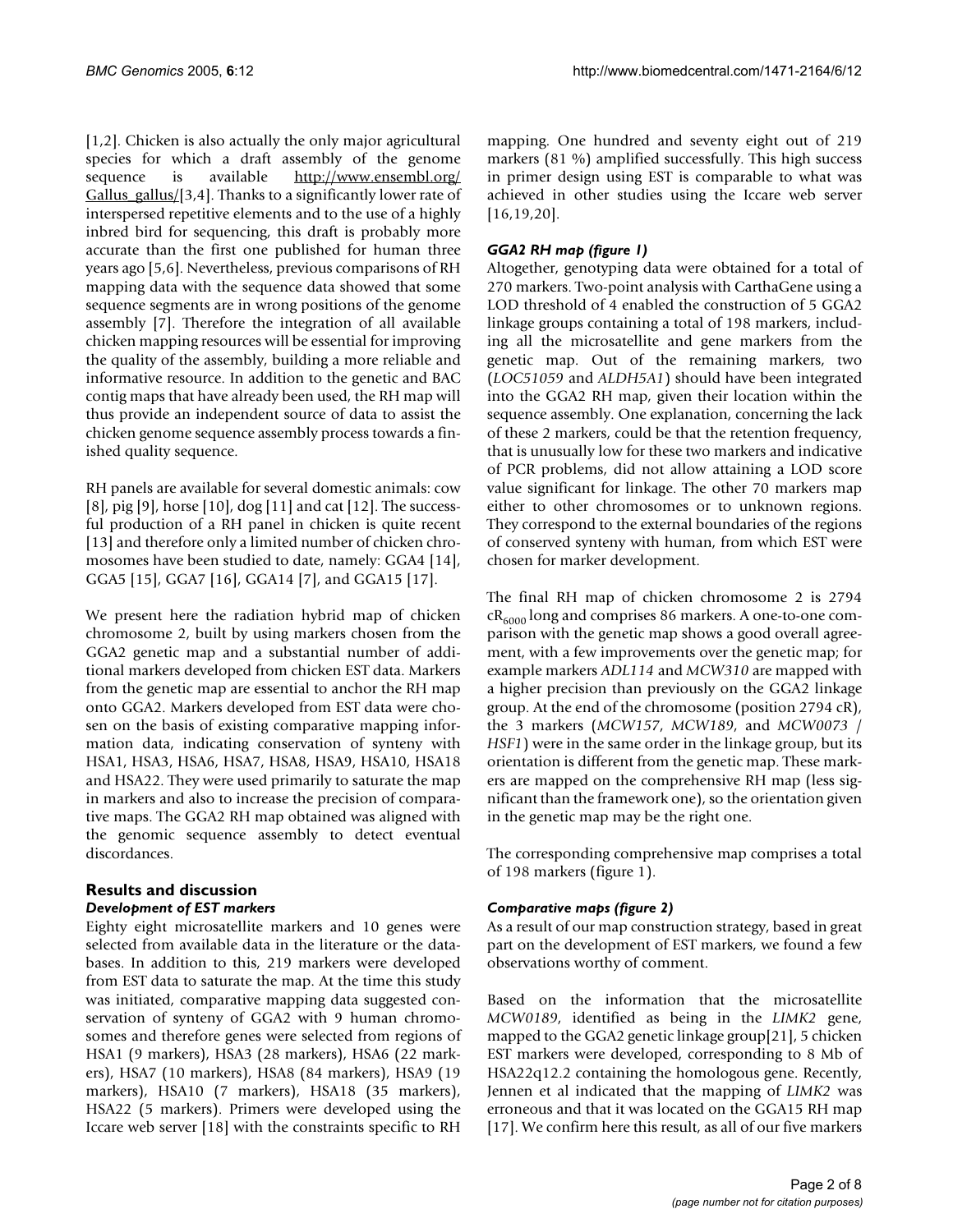<span id="page-2-0"></span>

**Radiation hybrid map of chicken chromosome 2 and comparison the draft sequence assembly**. The GGA2 RH map (left) is 2794 cR long and is aligned to the genome sequence assembly (right). The limits between the 5 framework groups of the RH map are indicated by double slashes. Markers present only in the comprehensive map are indicated with their most likely position and the confidence interval, to the left of the map. The coloured framed boxes indicate the results from the BLAST analysis, for the markers that were not found on the chromosome 2 sequence assembly [http://www.ensembl.org/](http://www.ensembl.org/Gallus_gallus/) [Gallus\\_gallus/](http://www.ensembl.org/Gallus_gallus/).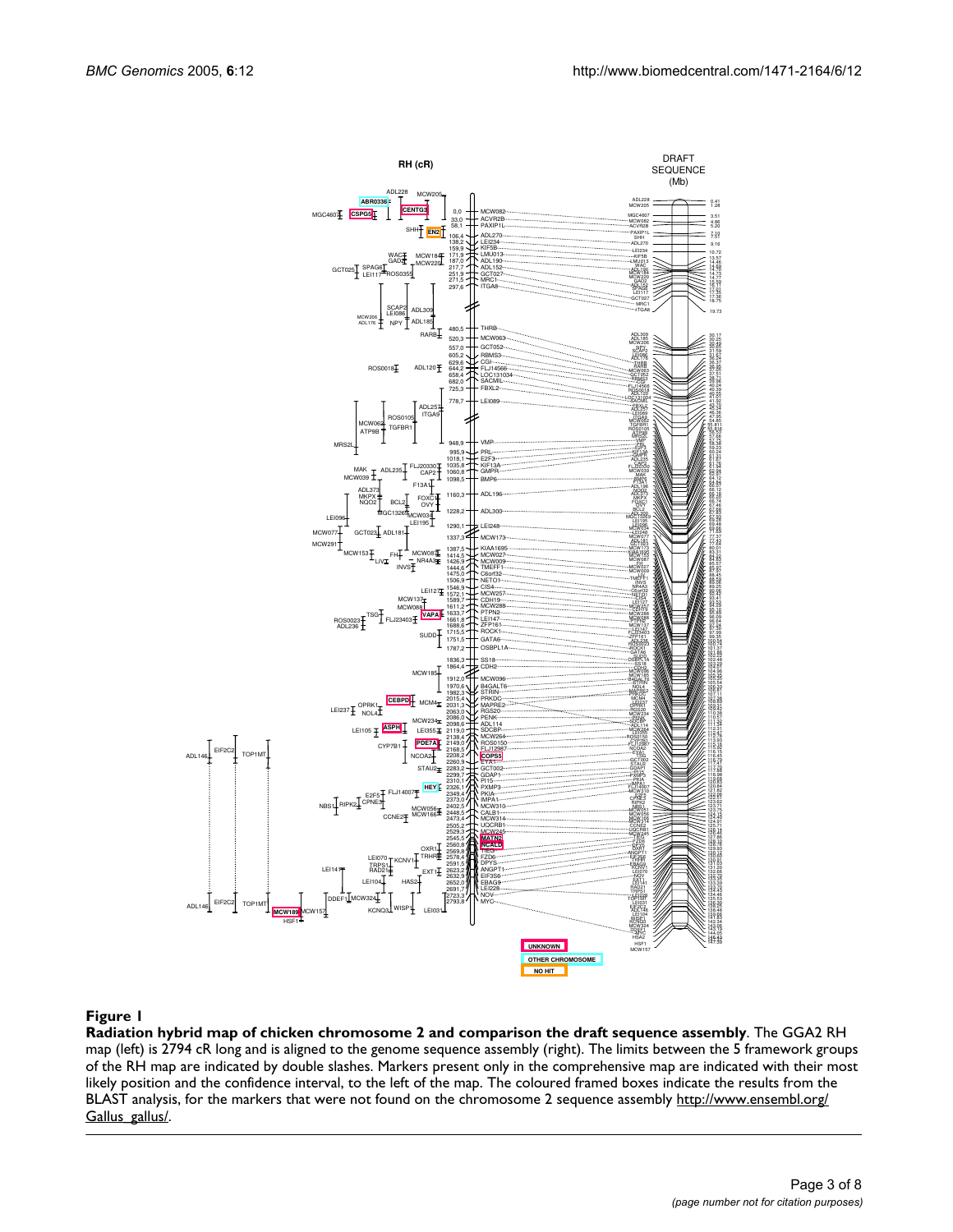<span id="page-3-0"></span>

| <b>HUMAN GENE</b><br>ORDER         | <b>CHICKEN GENE</b><br>ORDER |  |
|------------------------------------|------------------------------|--|
| 7q36.2 PAXIP1L                     | <b>ACVR2B</b>                |  |
| 10p13 ITGA8                        | PAXIP1L                      |  |
| 10p11.22_KIF5B                     | KIF5B                        |  |
|                                    | <b>ITGA8</b>                 |  |
| 3p24.2 THRB                        | <b>THRB</b>                  |  |
| 3p24.1 RBMS3                       | RBMS3                        |  |
| 3p23 FBXL2                         |                              |  |
| 3p22.3 ACVR2B                      | CGI<br>FLJ14566              |  |
| 3p22.1 FLJ14566                    | LOC131034                    |  |
| 3p21.32 SACM1L<br>3q22.1 CGI       | SACM1L                       |  |
| 3q22.1 Loc131034                   | FBXL <sub>2</sub>            |  |
|                                    |                              |  |
| 6p24.3 BMP6                        | <b>VMP</b>                   |  |
| 6p22.3 GMPR                        | <b>PRL</b>                   |  |
| 6p22.3 KIF13A                      | E <sub>2F3</sub>             |  |
| 6p22.3 E2F3                        | KIF13A                       |  |
| 6p22.3 PRL                         | <b>GMPR</b>                  |  |
| 6p22.3 VMP                         | BMP <sub>6</sub>             |  |
| 6p22.1 C6orf32                     | <b>KIAA1695</b>              |  |
| 9q31.1 TMEFF1                      | TMEFF1                       |  |
|                                    | C6orf32                      |  |
| 18p11.31 ZFP161                    | NETO <sub>1</sub>            |  |
| 18p11.21 PTPN2                     | CIS4                         |  |
| 18a11.1 ROCK1                      | CDH19                        |  |
| 18q11.2 GATA6                      | PTPN <sub>2</sub>            |  |
| 18g11.22 OSBPL1A                   | ZFP161<br>ROCK <sub>1</sub>  |  |
| 18q11.2_SS18<br>18q11.2 CDH2       | GATA6                        |  |
| 18q12.1 B4GALT6                    | OSBPL1A                      |  |
| 18a12.1 STRIN                      | <b>SS18</b>                  |  |
| 18q12.1 MAPRE2<br>18q12.2_KIAA1695 | CDH <sub>2</sub>             |  |
|                                    |                              |  |
| 18q22.1 CDH19                      | B4GALT6<br>STRIN             |  |
| 18q22.2_CIS4                       | <b>PRKDC</b>                 |  |
| 18q22.3 NETO1                      | MAPRE2                       |  |
| 8q11.21 PRKDC                      | <b>RGS20</b>                 |  |
| 8q11.23 RGS20                      | <b>PENK</b>                  |  |
| 8a12.1 PENK                        | SDCBP<br><b>FLJ12987</b>     |  |
| 8q12.1 SDCBP                       | COPS <sub>5</sub>            |  |
| 8q13.1 COPS5                       | EYA1                         |  |
| 8q13.2 FLJ12987                    | GDAP1                        |  |
| 8q13.3 EYA1<br>8q21.11 GDAP1       | <b>PI15</b>                  |  |
| 8q21.11_PI15                       | PXMP3                        |  |
| 8q21.11 PXMP3                      | <b>PKIA</b>                  |  |
| 8q21.12 PKIA                       | <b>IMPA1</b><br>UQCRB        |  |
| 8q21.13_IMPA1                      | MATN <sub>2</sub>            |  |
| 8q22.1 UQCRB                       | <b>NCALD</b>                 |  |
| 8q22.1 MATN2                       | <b>TIEG</b>                  |  |
| 8q22.3 NCALD                       | FZD <sub>6</sub>             |  |
| 8q22.3 TIEG                        | <b>DPYS</b>                  |  |
| 8q22.3 FZD6                        | ANGPT1                       |  |
| 8q22.3 DPYS                        | EIF3S6                       |  |
| 8q23.1 ANGPT1<br>8q23.1 EIF3S6     | EBAG9                        |  |
| 8q23.2 EBAG9                       | <b>NOV</b>                   |  |
|                                    |                              |  |
| 8q24.12 NOV                        | <b>MYC</b>                   |  |

#### Comparison of gene orders between the GGA **Figure 2** 2 RH map and the homologous human regions

**Comparison of gene orders between the GGA2 RH map and the homologous human regions.** The GGA2 RH map (this study) is compared to the order of homologous genes in human (left) Each colour (plain boxes) corresponds to a human chromosome. Arrows on the right indicate the gaps between the 5 framework maps.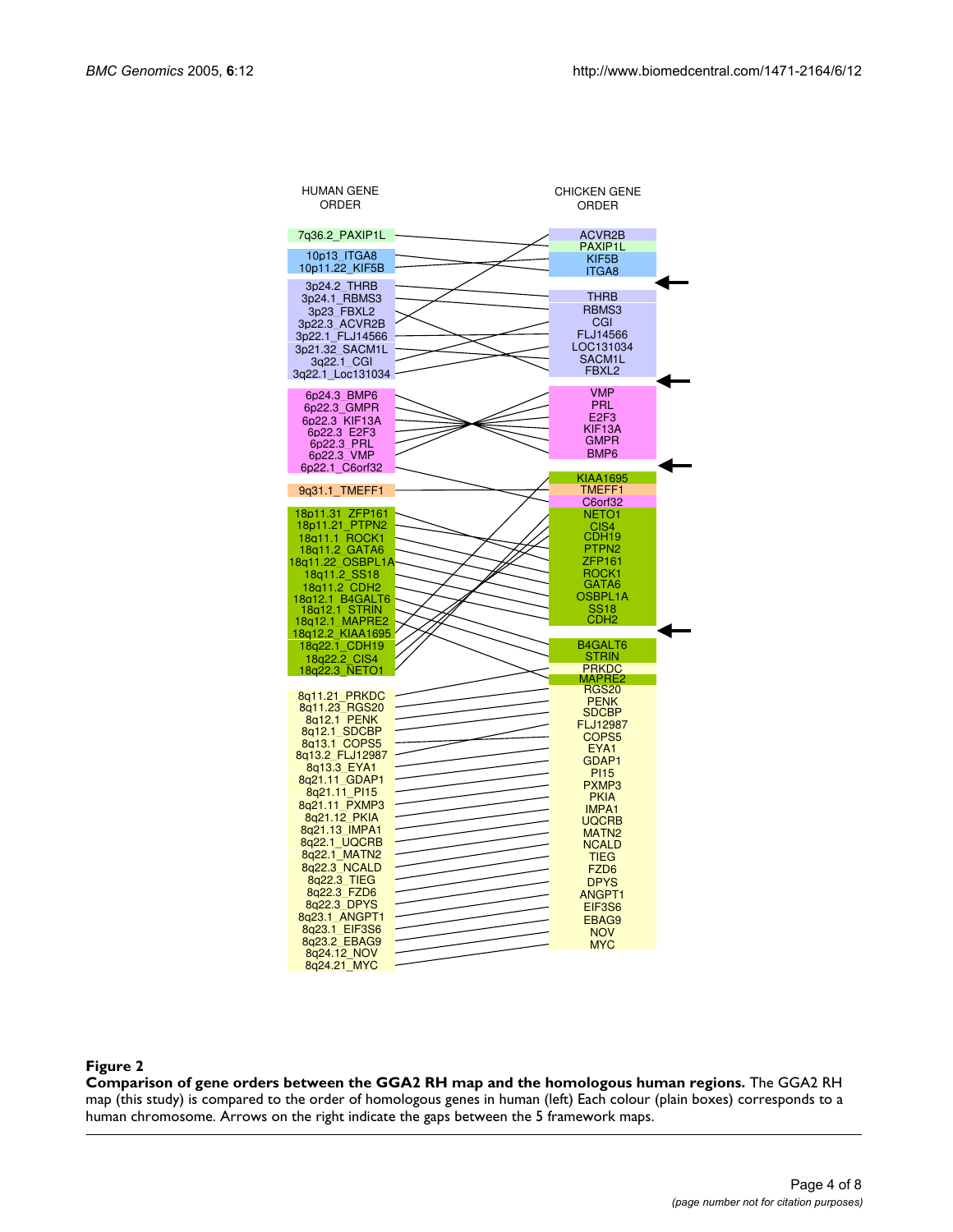mapped to the GGA15 RH linkage group (data not shown). The *MCW0189* marker remains on the GGA2 RH map, at the position corresponding to where the former *LIMK2* would have been expected. The result of the BLAST search of *MCW0189* in the genome assembly indicated a homology with a sequence fragment of unknown location. No similarity with a *LIMK* sequence could be found in this fragment.

A recently published paper describing the mapping of *IL1B* on GGA2 suggested a conservation of synteny with HSA2q [22]. The *IL1B* primers we tested failed to amplify correctly, but other chicken EST markers located near *IL1B*, whose position is 113.3 Mb on HSA2q, had been used in another mapping project in our laboratory [16]. Of these, *ACTR*, positioned at 111.9 Mb and *BIN1* at 125.1 Mb on HSA2, were mapped to GGA7. If *IL1B*, located between these two markers in human, is indeed on GGA2, the fragment of conserved synteny must be very small. The sequence of *IL1B* in the chicken genome assembly is in a fraction of unknown location.

Previous data suggested that the *RYR2* gene, mapped on HSA1, was located on GGA2 [23]. We have therefore tested 9 chicken EST markers orthologous to HSA1 genes, but only one (*FH*) could be localized on the GGA2 RH map. As this localisation could be questioned, the identity of the fragment was confirmed after sequencing of the PCR product.

As already observed for other chicken chromosomes [7,15-17,24-26], the GGA2 regions investigated here, corresponding to regions of human chromosomes 3, 6, 7, 8, 9, 10 and 18 showed a high number of intra-chromosomal rearrangements within the regions of conserved synteny.

# *Alignment of the RH map to the genomic sequence (figure [1](#page-2-0))*

A first draft chicken genome assembly was recently deposited into public databases by a team led by R. Wilson and W. Warren, from the Washington University School of Medicine in St. Louis (1st March, 2004, [http://](http://www.ensembl.org/Gallus_gallus/) www.ensembl.org/Gallus gallus/). The sequence coverage is 6.6X. For GGA2, 147.590.765 bp were sequenced, 166 known genes were identified, and a total of 1432 genes were defined altogether when including results from prediction programs.

For each gene or microsatellite marker from our GGA2 RH map, we compared the fragment sequence with the chicken genome sequence assembly by using the BLAST algorithm [27]. The position for each marker in the sequence is indicated in figure [1](#page-2-0). The agreement between the RH map and the sequence order is almost perfect, with only a few local inversions that can be put on the account of genotyping errors or other artefacts that may remain despite all precautions taken, such as the double genotyping process.

In the upper part of the chromosome, several markers absent in the sequence assembly could be localized on the RH map: sequences corresponding to *CENTG3* and *CSPG5* genes are aligned with "Unknown" sequence (not assigned to known chromosomes) and *ABR0336* is found on the GGA27 sequence. The RH two point LOD scores between *CENTG3*, *CSPG5*, *ABR0336* and their neighbours on GGA2 (*MCW082*, *ACVR2B* or *PAXIP1L*) are higher than 6. In addition, the genetic map confirms the localization of *ABR0336* on chicken chromosome 2. In the same region of the RH map, *MCW071* (a microsatellite in the *EN2* gene) belongs to a genomic region with no sequence available (no blast hit); the genetic map confirms the RH position of this marker. These results suggest possible improvements to be made in the sequence assembly for this region of chromosome 2.

On the sequence assembly, the *TSG* gene, at position 116.4 Mb, is close to *EYA1* and *STAU2*, whereas on the RH map *TSG* maps at 1660 cR, close to *PTPN2* and *LEI0147*, located at positions 96.4 and 97.3 Mb respectively. At the same position as *TSG* on the RH map, the *VAPA* gene corresponds to a sequence fragment of unknown location. Moreover, the RH map in this region is in agreement with comparative mapping, so we suspect there may be problems in the sequence assembly in the *TSG* region.

Around position 2100 cR, two local inversions between the RH map and the sequence orders are observed. The first concerns *PRKDC* and *MAPRE2*, and the second *SDCBP* and *ADL114*. In both cases, EST markers mapped close to these genes are missing in the GGA2 sequence assembly: *CEBPD* near *PRKDC* and *ASPH* near *SDCBP* are in the fraction of unassigned sequence. However, in the case of the *PRKDC*-*MAPRE2* region, the sequence assembly is in agreement with the gene order on human chromosome 8. The order of the markers in the RH map is supported in both cases by a difference of LOD greater than 8, when compared to the alternate order.

In the lower part of the chromosome, several markers localized on the RH map are absent from the GGA2 sequence assembly: the *HEY* gene at position 2330 cR is localized on GGA26 in the assembly, whereas the twopoint LOD scores with its neighbours on the GGA2 RH map are trust-worthy (11.5 with *IMPA1*, 8.8 with *PKIA*). The *MATN2* and *NCALD* genes are in the unknown fraction of genomic sequence, whereas the 2-point LOD scores with their neighbours, around 2550 cR, are higher than 6. At the end of the chromosome (position 2690 cR),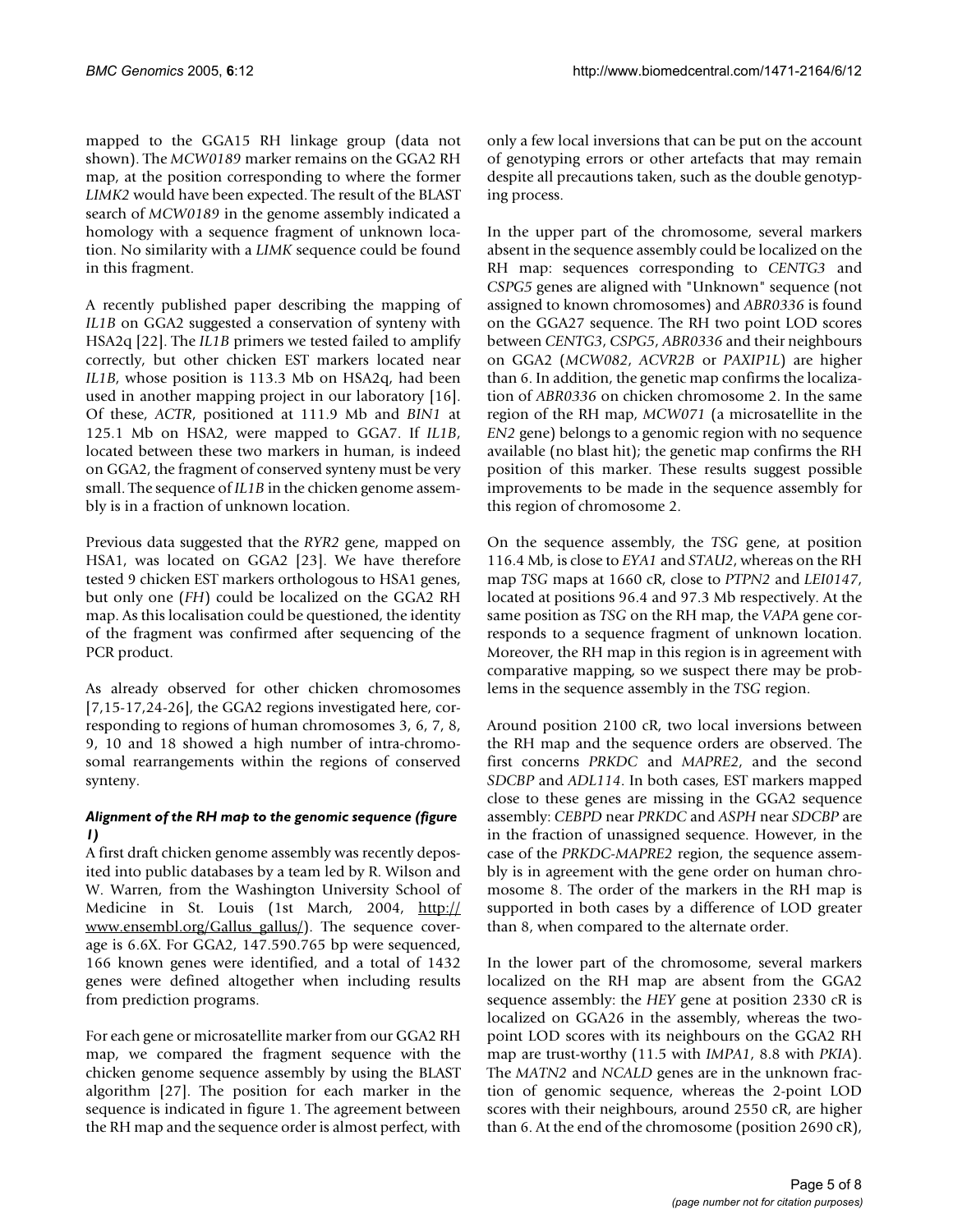we observed an inversion between the RH map and the sequence concerning the *NOV* gene and the microsatellite *LEI228*. The order in the RH map is supported by a difference of LOD greater than 4 when compared to the order in the sequence assembly.

Altogether, out of 198 markers localized on GGA2 through RH mapping, only one, labelled "no hit" in figure [1,](#page-2-0) could not be found by BLAST in the chicken genome sequence; 10 were assigned to existing genomic sequence of unknown location; 2 were assigned to a wrong chromosome and 4 were not localized at the same position when both maps were compared. With less than 10% of markers either missing in the sequence or for which the two maps disagree, these results confirm the high quality of the genome assembly, with only few finishing improvements to be made in the near future.

The GGA2 RH map is available on the ChickRH web server <http://chickrh.toulouse.inra.fr/>also used for RH genotyping data collection.

# **Conclusions**

We have built a high resolution radiation hybrid map of chicken chromosome 2 using the chickRH6 panel. Our goal was to provide jointly a source of potential polymorphic markers and of candidate genes for QTL mapping on this chromosome. In the course of our work, the first draft chicken genome assembly was released and we aligned it to our GGA2 RH map. Although the sequence assembly is globally in good agreement with our data, a limited number of discrepancies and the mapping of sequence fragments of unknown location or of markers not present in the genomic sequence, show that RH mapping it still useful.

Future developments of the chicken RH map will now be based on the genomic sequence, using it for choosing STS markers in selected regions to develop RH framework maps and thereby detect eventual problems in the genomic sequence assembly. This is clearly needed in the regions for which the genetic map is still not complete, such as some microchromosomes, but also for parts of macrochromosomes, as shown in this study.

# **Methods**

## *Radiation hybrids*

The generation of the 6000 rads chicken RH panel has already been described [13]. This panel, named ChickRH6, consists of a total of 90 hybrids. The mean retention frequency of markers is 21.9%.

## *Gene selection and primers design*

Seventy-seven microsatellite markers well distributed along chicken chromosome 2 were selected from the published chicken genetic map. In addition, 11 other microsatellite markers and 10 genes were selected from other published data [28]. Primer information for these markers can be found in the ARKdb farm animal database [http://](http://www.thearkdb.org/browser?species=chicken) [www.thearkdb.org/browser?species=chicken](http://www.thearkdb.org/browser?species=chicken) and the ChickAce database [https://acedb.asg.wur.nl/.](https://acedb.asg.wur.nl/)

Primers for 219 EST were designed using the Iccare web server [18], [http://genopole.toulouse.inra.fr/bioinfo/](http://genopole.toulouse.inra.fr/bioinfo/Iccare/) [Iccare/.](http://genopole.toulouse.inra.fr/bioinfo/Iccare/) All publicly available chicken EST (> 420,000) were collected in a local database and compared to the human genome sequence. EST selection targeted towards GGA2 was based on available comparative mapping data with the human genome. Long introns, whose positions could be predicted in chicken on the basis of their position in the human genes, were avoided and primers were chosen in the most divergent regions of the chicken/ human sequence alignments, to avoid cross-amplification of the hamster DNA present in the hybrids. Information on primers for EST markers is given in the additional table.

# *PCR conditions*

PCR were carried out in 15 µl reactions containing 25 ng hybrid DNA, 2 mM MgCl<sub>2</sub> (Life technologies: Carlsblad, CA, USA), 0.3 U Taq DNA polymerase (Life technologies), 1X buffer (Life technologies), 200 µM of each dNTPs (Life technologies), 0.25 µM of each primer, and 1X loading buffer (350 mM sucrose and 0.2 mM cresol). After a 5 min denaturation step, 30 to 35 cycles (depending on the primers) of 30 sec at 94°C, 30 sec at annealing temperature, 30 sec at 72°C, were performed, followed by a final elongation step of 5 min at 72°C. Chicken DNA was used as positive control; hamster DNA and TE were used as negative controls.

PCR amplification results were scored on 2% agarose gels. Each marker was genotyped twice.

## *Map construction*

The CarthaGene program [29] was used to build the RH map for chromosome 2 [http://www.inra.fr/bia/T/](http://www.inra.fr/bia/T/CarthaGene/) [CarthaGene/](http://www.inra.fr/bia/T/CarthaGene/). First, linkage groups were constituted by using a two-point LOD threshold of 4, after which a 1000:1 framework map (a map whose likelihood is at least 1000 fold higher than the next possible highest likelihood using the same markers in alternate orders) for each group was built under a haploid model. Then, the framework maps obtained were aligned on the genetic map and the orientation and distance between each group were estimated using the "printbestmap" option in the Carthagene program. Finally, after this final validation, all distances between markers were re-evaluated under a diploid model.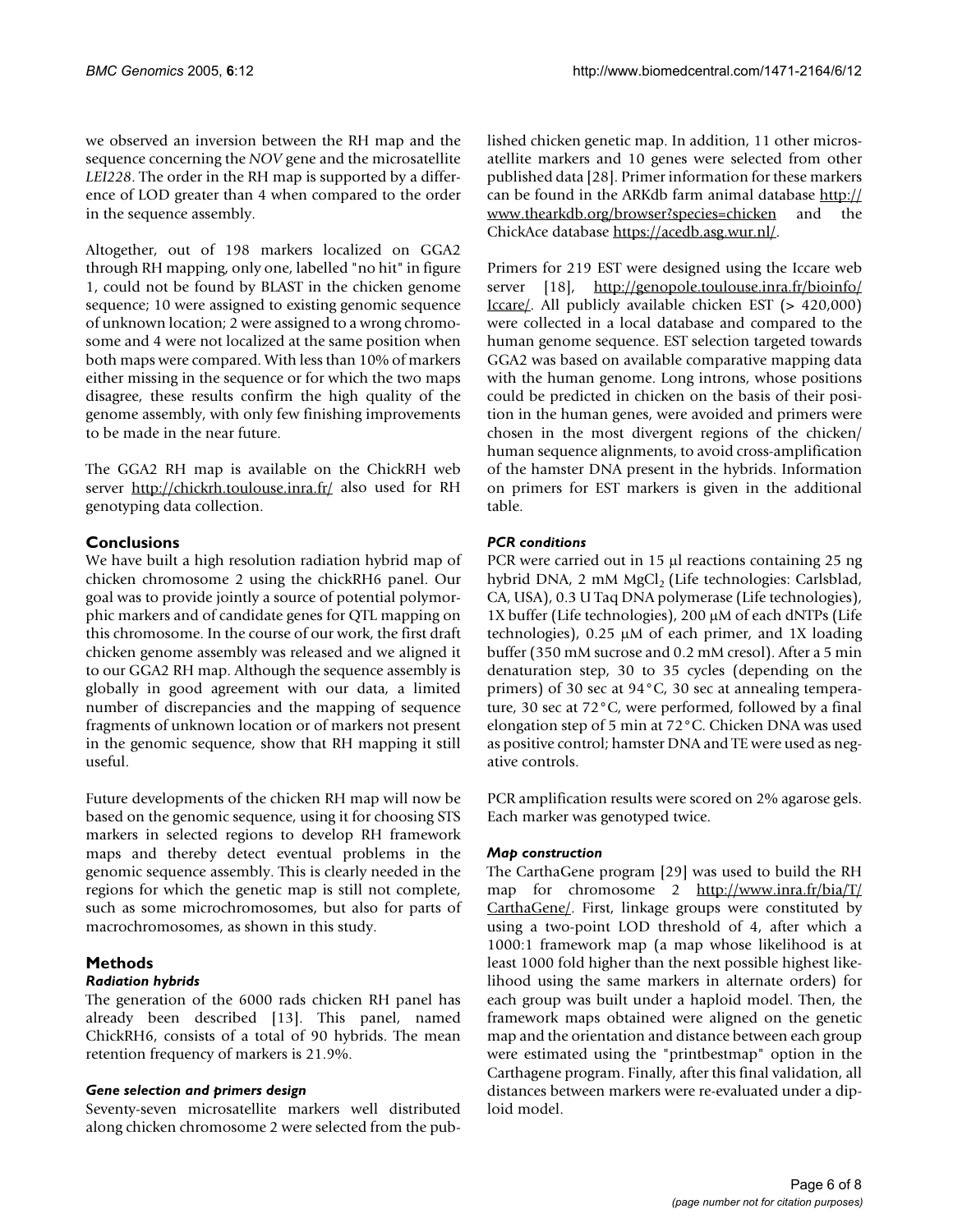Markers not included in the framework map, but displaying two point Lod scores higher than 4 with framework markers, were mapped relative to the framework map by using the CarthaGene "buildfw" option which calculates the most likely position of a marker and gives a confidence interval.

The map was drawn using the MapChart software [30].

#### *Maps comparison*

Data on the location of the chicken genes in the sequence assembly was obtained by BLASTN searches using the Ensembl<http://www.ensembl.org/> browser.

Data on human gene order were obtained from the Iccare web server.

#### **Authors' contributions**

SL, MD, SB, FV and KF carried out the molecular study. SL built the RH map, and drafted the manuscript with FP. MM made the ChickRH6 panel. AV coordinated the project and finalized the manuscript.

# **Additional material**

## **Additional File 1**

*Description of the markers. The GCTXXXX markers were developed using the Iccare web server. The EXTXXXX markers were chosen from published information.* Click here for file [\[http://www.biomedcentral.com/content/supplementary/1471-](http://www.biomedcentral.com/content/supplementary/1471-2164-6-12-S1.xls) 2164-6-12-S1.xls]

#### **Acknowledgements**

We wish to thank Denis Milan for helpful discussions over the use of Carthagene. This work was financially supported by the Génopole de Toulouse Midi-Pyrénées and the GIS AGENAE.

#### **References**

- Thomas JW, Touchman JW, Blakesley RW, Bouffard GG, Beckstrom-Sternberg SM, Margulies EH, Blanchette M, Siepel AC, Thomas PJ, McDowell JC, Maskeri B, Hansen NF, Schwartz MS, Weber RJ, Kent WJ, Karolchik D, Bruen TC, Bevan R, Cutler DJ, Schwartz S, Elnitski L, Idol JR, Prasad AB, Lee-Lin SQ, Maduro VV, Summers TJ, Portnoy ME, Dietrich NL, Akhter N, Ayele K, Benjamin B, Cariaga K, Brinkley CP, Brooks SY, Granite S, Guan X, Gupta J, Haghighi P, Ho SL, Huang MC, Karlins E, Laric PL, Legaspi R, Lim MJ, Maduro QL, Masiello CA, Mastrian SD, McCloskey JC, Pearson R, Stantripop S, Tiongson EE, Tran JT, Tsurgeon C, Vogt JL, Walker MA, Wetherby KD, Wiggins LS, Young AC, Zhang LH, Osoegawa K, Zhu B, Zhao B, Shu CL, De Jong PJ, Lawrence CE, Smit AF, Chakravarti A, Haussler D, Green P, Miller W, Green ED: **[Comparative analyses of multi-species](http://www.ncbi.nlm.nih.gov/entrez/query.fcgi?cmd=Retrieve&db=PubMed&dopt=Abstract&list_uids=12917688) [sequences from targeted genomic regions.](http://www.ncbi.nlm.nih.gov/entrez/query.fcgi?cmd=Retrieve&db=PubMed&dopt=Abstract&list_uids=12917688)** *Nature* 2003, **424:**788-793.
- 2. Margulies EH, Blanchette M, Haussler D, Green ED: **[Identification](http://www.ncbi.nlm.nih.gov/entrez/query.fcgi?cmd=Retrieve&db=PubMed&dopt=Abstract&list_uids=14656959) [and characterization of multi-species conserved sequences.](http://www.ncbi.nlm.nih.gov/entrez/query.fcgi?cmd=Retrieve&db=PubMed&dopt=Abstract&list_uids=14656959)** *Genome Res* 2003, **13:**2507-2518.
- 3. Dodgson JB: **[Chicken genome sequence: a centennial gift to](http://www.ncbi.nlm.nih.gov/entrez/query.fcgi?cmd=Retrieve&db=PubMed&dopt=Abstract&list_uids=14970719) [poultry genetics.](http://www.ncbi.nlm.nih.gov/entrez/query.fcgi?cmd=Retrieve&db=PubMed&dopt=Abstract&list_uids=14970719)** *Cytogenet Genome Res* 2003, **102:**291-296.
- 4. Burt DW: **[The chicken genome and the developmental](http://www.ncbi.nlm.nih.gov/entrez/query.fcgi?cmd=Retrieve&db=PubMed&dopt=Abstract&list_uids=15296976) [biologist.](http://www.ncbi.nlm.nih.gov/entrez/query.fcgi?cmd=Retrieve&db=PubMed&dopt=Abstract&list_uids=15296976)** *Mech Dev* 2004, **121:**1129-1135.
- 5. McPherson JD, Marra M, Hillier L, Waterston RH, Chinwalla A, Wallis J, Sekhon M, Wylie K, Mardis ER, Wilson RK, Fulton R, Kucaba TA, Wagner-McPherson C, Barbazuk WB, Gregory SG, Humphray SJ, French L, Evans RS, Bethel G, Whittaker A, Holden JL, McCann OT, Dunham A, Soderlund C, Scott CE, Bentley DR, Schuler G, Chen HC, Jang W, Green ED, Idol JR, Maduro VV, Montgomery KT, Lee E, Miller A, Emerling S, Kucherlapati, Gibbs R, Scherer S, Gorrell JH, Sodergren E, Clerc-Blankenburg K, Tabor P, Naylor S, Garcia D, de Jong PJ, Catanese JJ, Nowak N, Osoegawa K, Qin S, Rowen L, Madan A, Dors M, Hood L, Trask B, Friedman C, Massa H, Cheung VG, Kirsch IR, Reid T, Yonescu R, Weissenbach J, Bruls T, Heilig R, Branscomb E, Olsen A, Doggett N, Cheng JF, Hawkins T, Myers RM, Shang J, Ramirez L, Schmutz J, Velasquez O, Dixon K, Stone NE, Cox DR, Haussler D, Kent WJ, Furey T, Rogic S, Kennedy S, Jones S, Rosenthal A, Wen G, Schilhabel M, Gloeckner G, Nyakatura G, Siebert R, Schlegelberger B, Korenberg J, Chen XN, Fujiyama A, Hattori M, Toyoda A, Yada T, Park HS, Sakaki Y, Shimizu N, Asakawa S, Kawasaki K, Sasaki T, Shintani A, Shimizu A, Shibuya K, Kudoh J, Minoshima S, Ramser J, Seranski P, Hoff C, Poustka A, Reinhardt R, Lehrach H: **[A physical map of](http://www.ncbi.nlm.nih.gov/entrez/query.fcgi?cmd=Retrieve&db=PubMed&dopt=Abstract&list_uids=11237014) [the human genome.](http://www.ncbi.nlm.nih.gov/entrez/query.fcgi?cmd=Retrieve&db=PubMed&dopt=Abstract&list_uids=11237014)** *Nature* 2001, **409:**934-941.
- 6. Venter JC, Adams MD, Myers EW, Li PW, Mural RJ, Sutton GG, Smith HO, Yandell M, Evans CA, Holt RA, Gocayne JD, Amanatides P, Ballew RM, Huson DH, Wortman JR, Zhang Q, Kodira CD, Zheng XH, Chen L, Skupski M, Subramanian G, Thomas PD, Zhang J, Gabor Miklos GL, Nelson C, Broder S, Clark AG, Nadeau J, McKusick VA, Zinder N, Levine AJ, Roberts RJ, Simon M, Slayman C, Hunkapiller M, Bolanos R, Delcher A, Dew I, Fasulo D, Flanigan M, Florea L, Halpern A, Hannenhalli S, Kravitz S, Levy S, Mobarry C, Reinert K, Remington K, Abu-Threideh J, Beasley E, Biddick K, Bonazzi V, Brandon R, Cargill M, Chandramouliswaran I, Charlab R, Chaturvedi K, Deng Z, Di Francesco V, Dunn P, Eilbeck K, Evangelista C, Gabrielian AE, Gan W, Ge W, Gong F, Gu Z, Guan P, Heiman TJ, Higgins ME, Ji RR, Ke Z, Ketchum KA, Lai Z, Lei Y, Li Z, Li J, Liang Y, Lin X, Lu F, Merkulov GV, Milshina N, Moore HM, Naik AK, Narayan VA, Neelam B, Nusskern D, Rusch DB, Salzberg S, Shao W, Shue B, Sun J, Wang Z, Wang A, Wang X, Wang J, Wei M, Wides R, Xiao C, Yan C, Yao A, Ye J, Zhan M, Zhang W, Zhang H, Zhao Q, Zheng L, Zhong F, Zhong W, Zhu S, Zhao S, Gilbert D, Baumhueter S, Spier G, Carter C, Cravchik A, Woodage T, Ali F, An H, Awe A, Baldwin D, Baden H, Barnstead M, Barrow I, Beeson K, Busam D, Carver A, Center A, Cheng ML, Curry L, Danaher S, Davenport L, Desilets R, Dietz S, Dodson K, Doup L, Ferriera S, Garg N, Gluecksmann A, Hart B, Haynes J, Haynes C, Heiner C, Hladun S, Hostin D, Houck J, Howland T, Ibegwam C, Johnson J, Kalush F, Kline L, Koduru S, Love A, Mann F, May D, McCawley S, McIntosh T, McMullen I, Moy M, Moy L, Murphy B, Nelson K, Pfannkoch C, Pratts E, Puri V, Qureshi H, Reardon M, Rodriguez R, Rogers YH, Romblad D, Ruhfel B, Scott R, Sitter C, Smallwood M, Stewart E, Strong R, Suh E, Thomas R, Tint NN, Tse S, Vech C, Wang G, Wetter J, Williams S, Williams M, Windsor S, Winn-Deen E, Wolfe K, Zaveri J, Zaveri K, Abril JF, Guigo R, Campbell MJ, Sjolander KV, Karlak B, Kejariwal A, Mi H, Lazareva B, Hatton T, Narechania A, Diemer K, Muruganujan A, Guo N, Sato S, Bafna V, Istrail S, Lippert R, Schwartz R, Walenz B, Yooseph S, Allen D, Basu A, Baxendale J, Blick L, Caminha M, Carnes-Stine J, Caulk P, Chiang YH, Coyne M, Dahlke C, Mays A, Dombroski M, Donnelly M, Ely D, Esparham S, Fosler C, Gire H, Glanowski S, Glasser K, Glodek A, Gorokhov M, Graham K, Gropman B, Harris M, Heil J, Henderson S, Hoover J, Jennings D, Jordan C, Jordan J, Kasha J, Kagan L, Kraft C, Levitsky A, Lewis M, Liu X, Lopez J, Ma D, Majoros W, McDaniel J, Murphy S, Newman M, Nguyen T, Nguyen N, Nodell M, Pan S, Peck J, Peterson M, Rowe W, Sanders R, Scott J, Simpson M, Smith T, Sprague A, Stockwell T, Turner R, Venter E, Wang M, Wen M, Wu D, Wu M, Xia A, Zandieh A, Zhu X: **[The sequence of the human](http://www.ncbi.nlm.nih.gov/entrez/query.fcgi?cmd=Retrieve&db=PubMed&dopt=Abstract&list_uids=11181995) [genome.](http://www.ncbi.nlm.nih.gov/entrez/query.fcgi?cmd=Retrieve&db=PubMed&dopt=Abstract&list_uids=11181995)** *Science* 2001, **291:**1304-1351.
- 7. Morisson M, Leroux S, Jiguet-Jiglaire C, Assaf S, Pitel F, Lagarrigue S, Bardes S, Feve K, Faraut T, Milan D, Vignal A: **A gene-based radiation hybrid map of chicken microchromosome 14: comparison to human and alignment to the assembled chicken sequence.** *Genet Sel Evol* 2004, **in press:**.
- 8. Womack JE, Johnson JS, Owens EK, Rexroad CE, Schlapfer J, Yang YP: **[A whole-genome radiation hybrid panel for bovine gene](http://www.ncbi.nlm.nih.gov/entrez/query.fcgi?cmd=Retrieve&db=PubMed&dopt=Abstract&list_uids=9337401) [mapping.](http://www.ncbi.nlm.nih.gov/entrez/query.fcgi?cmd=Retrieve&db=PubMed&dopt=Abstract&list_uids=9337401)** *Mamm Genome* 1997, **8:**854-856.
- 9. Yerle M, Pinton P, Robic A, Alfonso A, Palvadeau Y, Delcros C, Hawken R, Alexander L, Beattie C, Schook L, Milan D, Gellin J: **[Con](http://www.ncbi.nlm.nih.gov/entrez/query.fcgi?cmd=Retrieve&db=PubMed&dopt=Abstract&list_uids=9858812)-**